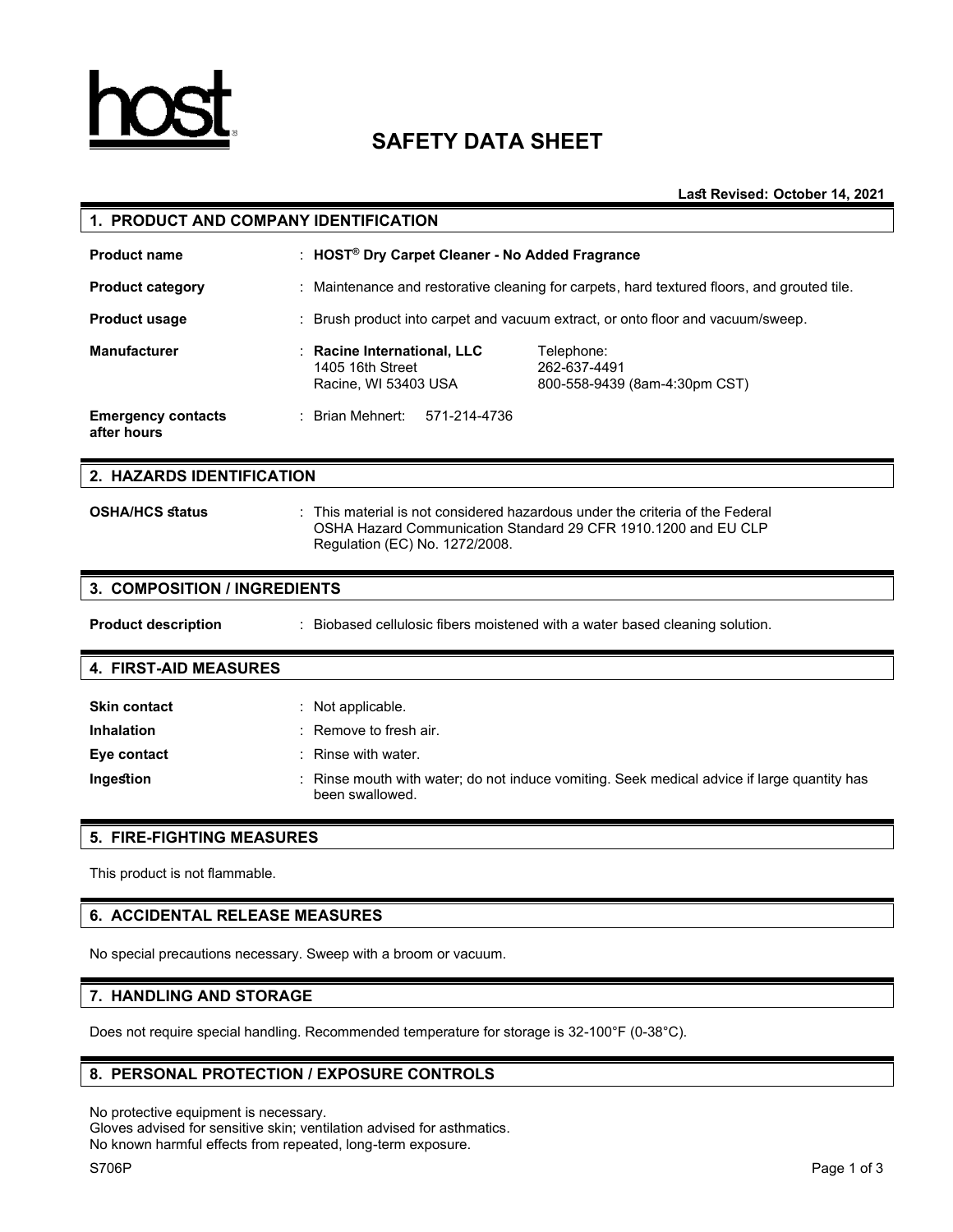## **9. PHYSICAL AND CHEMICAL PROPERTIES**

| <b>Physical state</b> | : solid (soft, granular)           | рH                 | $\therefore$ 5.2                       |
|-----------------------|------------------------------------|--------------------|----------------------------------------|
| Color                 | straw                              | <b>Density</b>     | $: 0.6$ a/mL                           |
| Odor                  | characteristic; no added fragrance | <b>Flash point</b> | $: >210^{\circ}$ F (~100 $^{\circ}$ C) |

## **10. STABILITY AND REACTIVITY**

Stable.

## **11. TOXICOLOGICAL INFORMATION**

| Skin irritant (OECD 404)<br>Eye irritant (OECD 405)<br>LD <sub>50</sub> , Oral (OECD 401) | : Negative<br>: Negative<br>: $> 5.0$ g/kg |
|-------------------------------------------------------------------------------------------|--------------------------------------------|
| Dermal toxicity (OECD 402)                                                                | : Negative                                 |
| LC <sub>50</sub> , Inhalation (OECD 403)                                                  | : $> 2.12$ mg/L (4 hr)                     |
| Skin sensitizer (Buehler)                                                                 | : Negative                                 |
| Carcinogenic effects                                                                      | : None known                               |
| Mutagenic effects                                                                         | : None known                               |
| Reproductive toxicity                                                                     | : None known                               |
| <b>Symptoms of Overexposure</b>                                                           |                                            |
| Immediate (acute) effects                                                                 | : None known                               |
| Delayed effects                                                                           | : None known                               |
|                                                                                           |                                            |

# Chronic effects : None known

## **12. ECOLOGICAL INFORMATION**

| Biobased        | per USDA BioPreferred standard using ASTM D6866-05 |
|-----------------|----------------------------------------------------|
| Ecotoxicity     | : None known. Contains no APEs. NPEs. or OPEs.     |
| Biodegredation  | : Meets EU biodegradability standards              |
| Mobility        | $:$ None known                                     |
| Bioaccumulation | : None known                                       |

## **13. DISPOSAL CONSIDERATIONS**

No special precautions necessary. May be disposed of in landfill according to local regulations.

## **14. TRANSPORT INFORMATION**

No special labeling required.

## **15. REGULATORY INFORMATION**

None. Not a regulated product.

| DOT (Canada & U.S.)       | : No special labeling.                              |
|---------------------------|-----------------------------------------------------|
| Canadian WHMIS            | : Not a controlled substance. No special labeling.  |
| Canadian Consumer Regs.   | : Not a regulated substance. No special labeling.   |
| California Proposition 65 | : No listed ingredients. No special labeling.       |
| New Jersey Right-to-Know  | : Identical to consumer goods. No special labeling. |
| <b>EU Regulations</b>     | : Not a dangerous preparation. No special labeling. |
| <b>CARB VOC compliant</b> | : Yes                                               |
| TSCA                      | : All ingredients are listed or exempt.             |
|                           |                                                     |